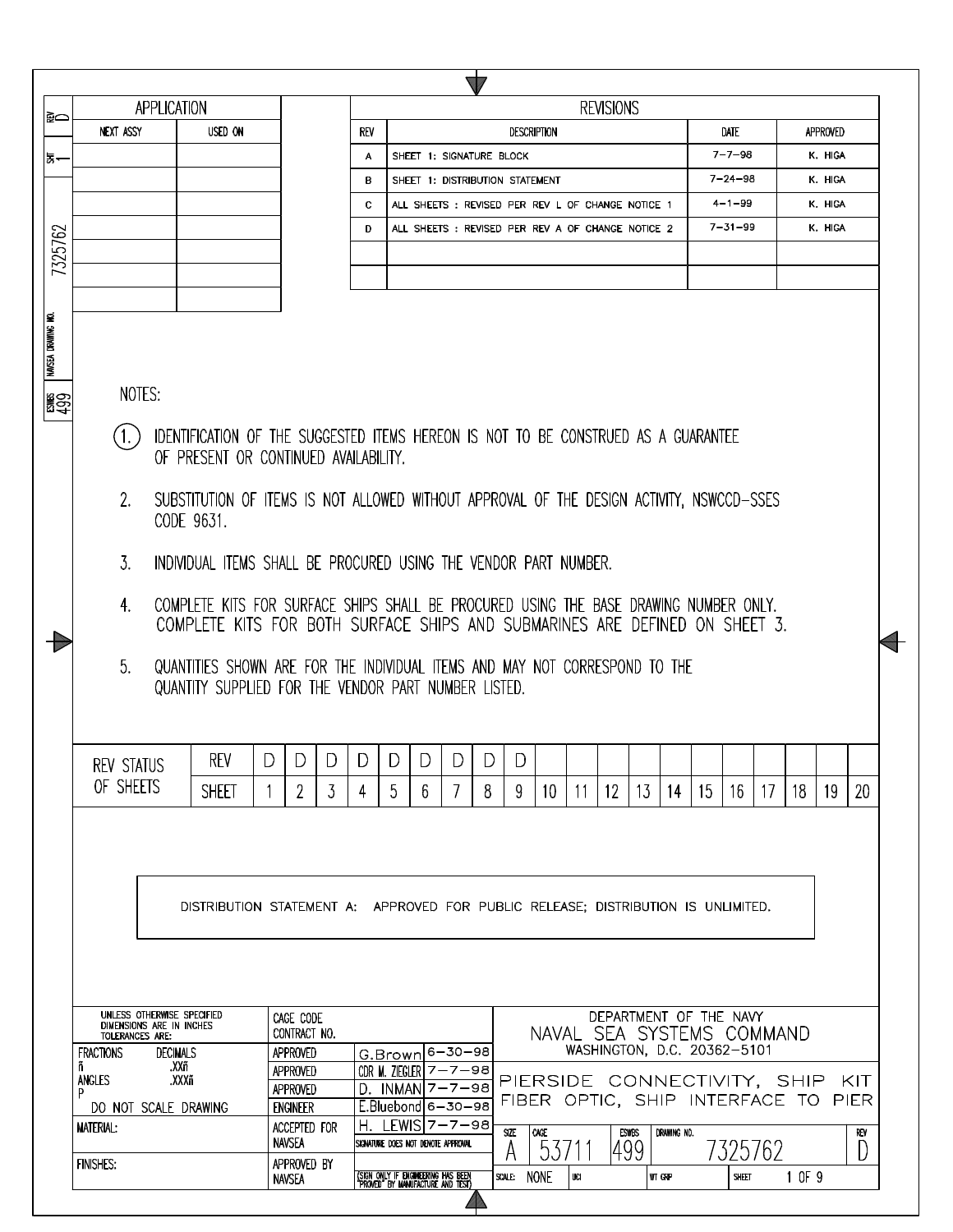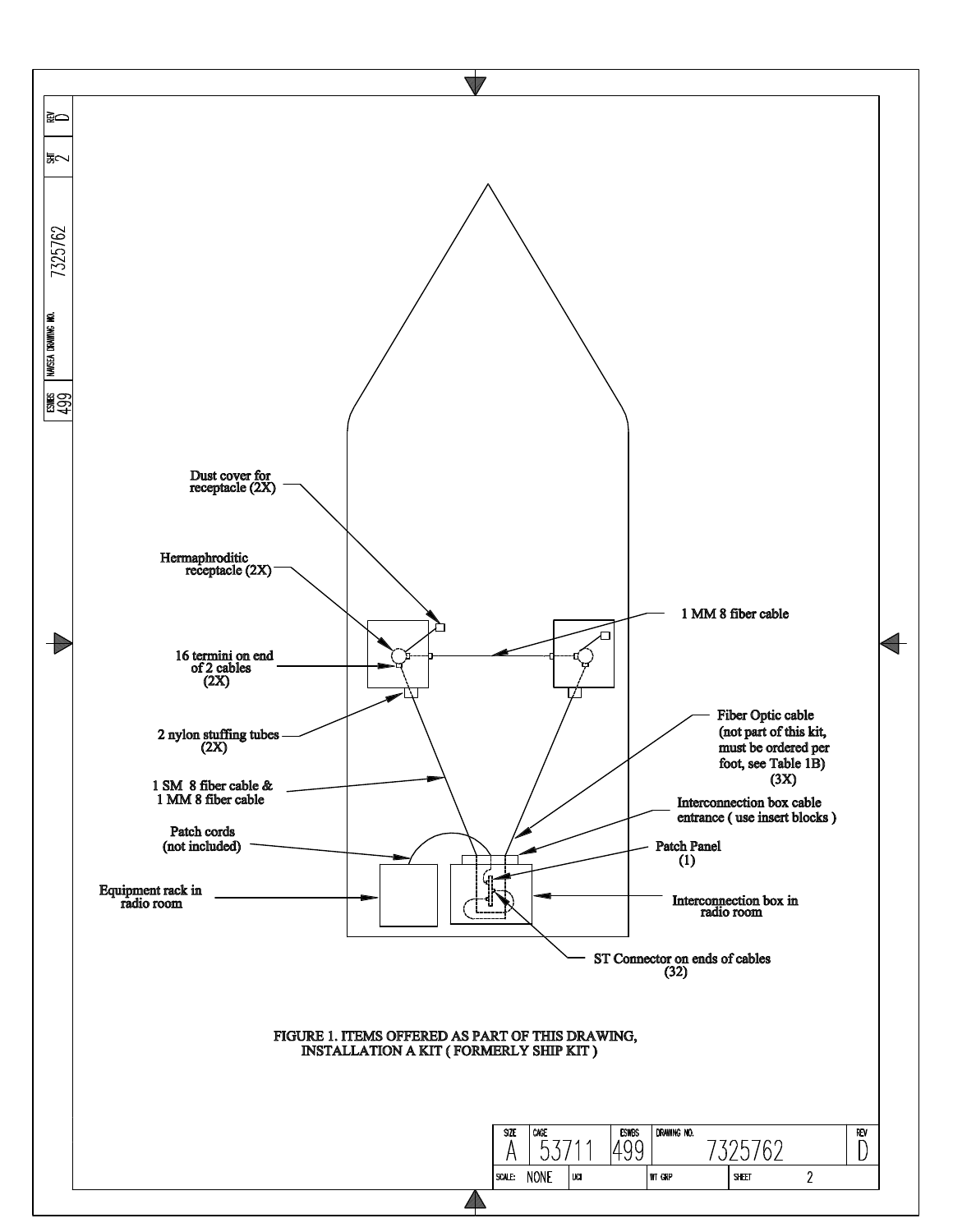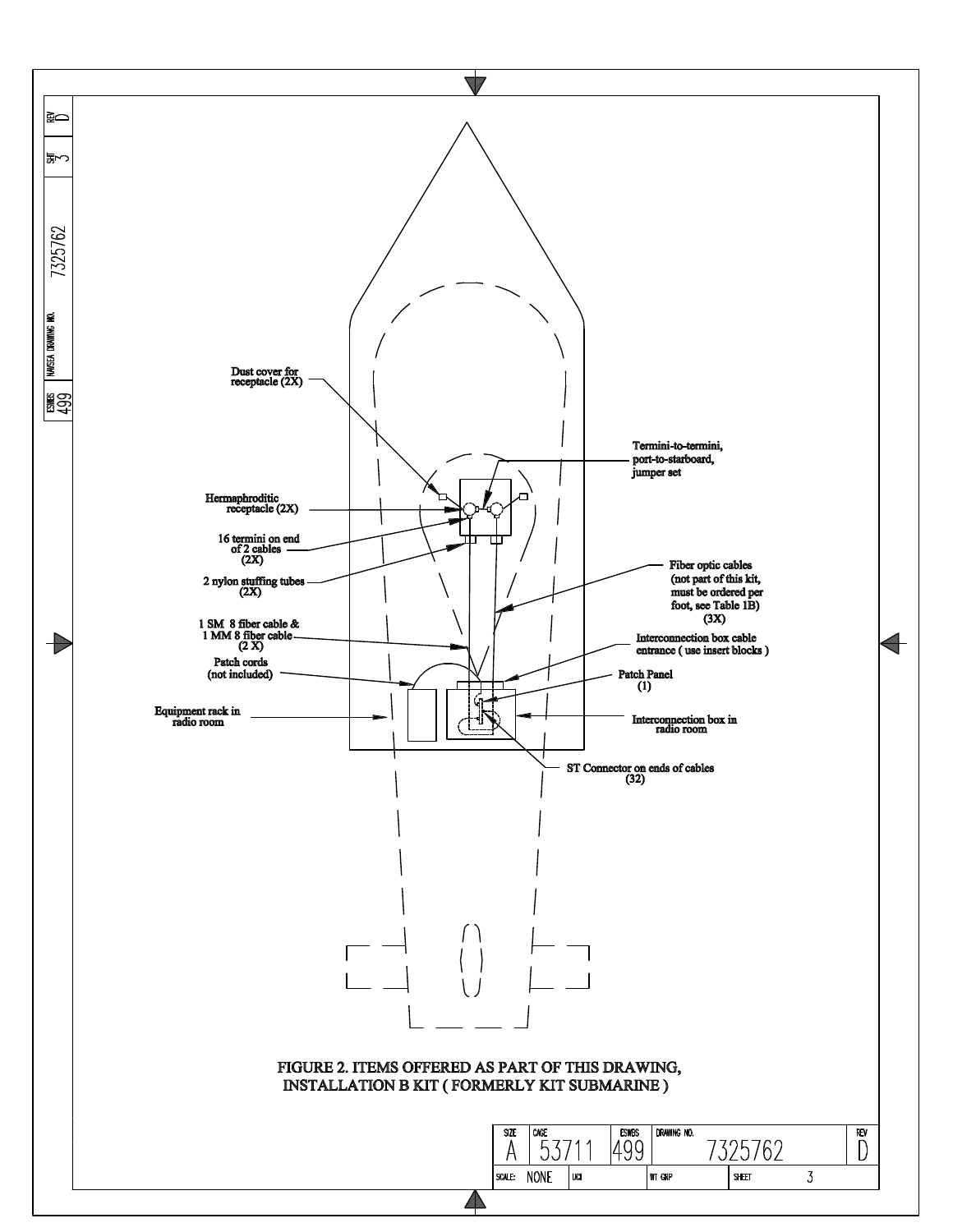## Ship Kit Contents

≩⇔

ኤ≁

7325762

NAVSEA DRAWING NO.

图<br>图

T

Items in this kit comprise the fiber optic cable plant components to be installed on ships for connection to the pier while the ship is in port. The interconnection boxes installed at the port and starboard locations on most surface ship classes, or at a central location on a submarine and some small deck surface ship classes, contain a fiber optic receptacle to mate with an umbilical assembly. This umbilical assembly (cabling) connects the pier to the ship.

Items offered as part of "Installation A Kit" (formerly ship kit), the three interconnection box configuration, are shown in Figure 1. Items offered as part of "Installation B Kit" (formerly submarine kit), the two interconnection box configuration, are shown in Figure 2. These kits contain the fiber optic cable plant components for pierside connectivity except for the cable. The cable length, which will vary by ship class and routing, must be obtained separately.

For purposes of ordering an "Installation A Kit" to the NAVSEA Drawing number, the Installation A Kit is to include the items in table 1A with quantities specified for the Installation A Kit. Specify NAVSEA Drawing number 7325762 for the Installation A Kit. For the Installation B Kit, specify NAVSEA Drawing number 7325762-B. This latter part number is to include the items in table 1A with quantities specified for the Installation B Kit.

The most visible difference between the two installation kits being offered is the number of interconnection boxes. The Installation A Kit, with three interconnection boxes, has an interconnection box placed at port and starboard for umbilical assembly connection and a third in the radio room for connections to equipment. Shipboard cables are run among these three interconnection boxes. The Installation B Kit, with two interconnection boxes, has one interconnection box placed at a central location for umbilical assembly connection and a second in the radio room for connections to equipment. The centrally located interconnection box has two fiber optic receptacles to allow for simultaneous "port and starboard" umbilical assembly connection. Shipboard cables are run between these two interconnection boxes. The multimode cable that would run between the port and starboard interconnection boxes on a three interconnection box configuration are supplied as internal "termini-to-termini jumpers" for the Installation B Kit."

| IZE | CAGE        |     | <b>ESWBS</b> | DRAWING NO.   |       |  |
|-----|-------------|-----|--------------|---------------|-------|--|
| Ŀ.  | <b>NONE</b> | UCI |              | <b>WT GRP</b> | SHEET |  |
|     |             |     |              |               |       |  |

REV D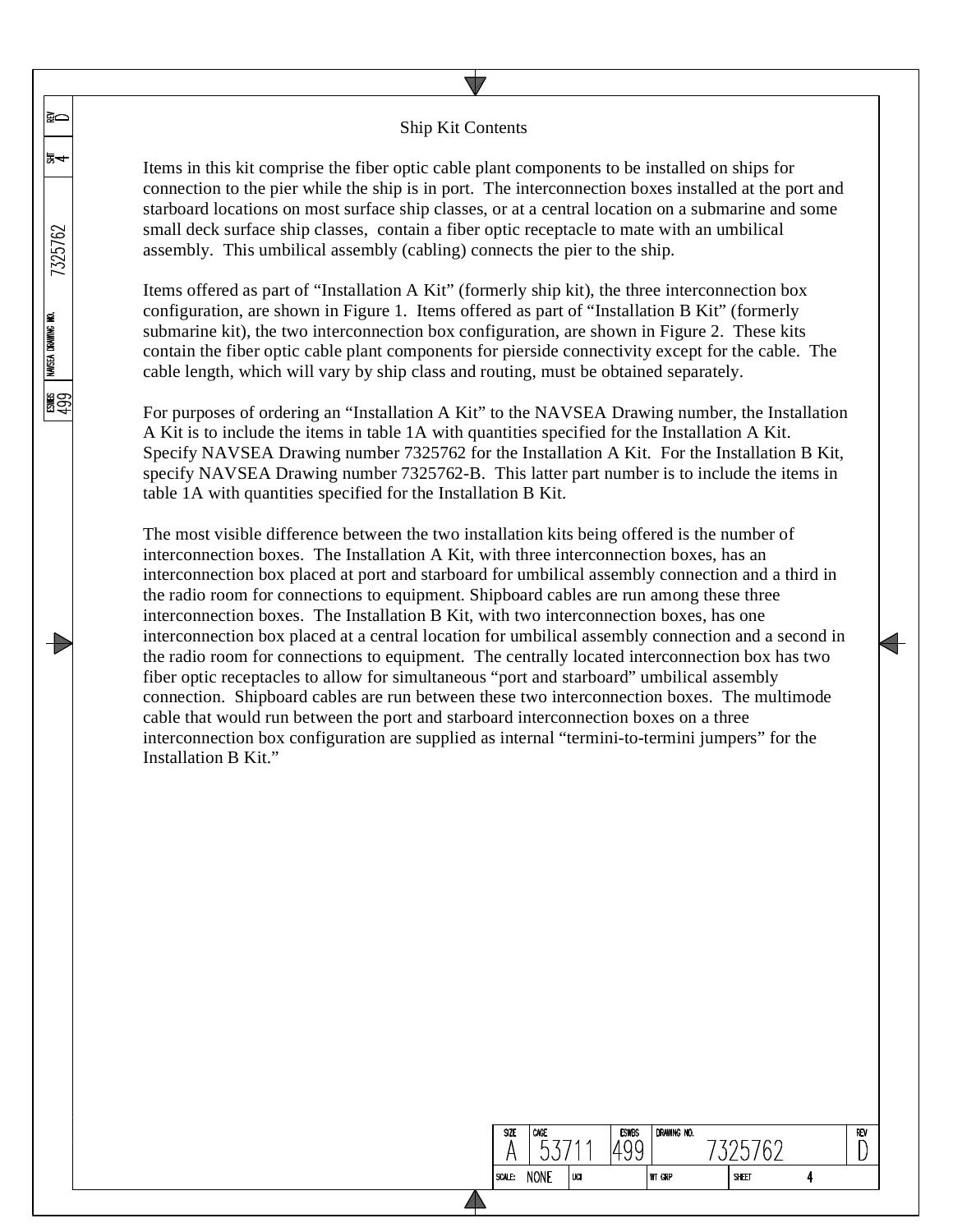|           |                                                                                                        |                                                                   | Quantity                                                            |  |
|-----------|--------------------------------------------------------------------------------------------------------|-------------------------------------------------------------------|---------------------------------------------------------------------|--|
| Item $8/$ | <b>Description</b>                                                                                     | <b>Installation A Kit</b><br><b>NAVSEA DWG</b><br>Part No 7325762 | <b>Installation B Kit</b><br><b>NAVSEA DWG</b><br>PART No 7325762-B |  |
| 6004BA    | Ship Kit, Pierside Connectivity, Installation<br>A $1/$ , $7/$ , $9/$                                  | 1                                                                 |                                                                     |  |
| 6004AZ    | Ship Kit, Pierside Connectivity, Installation<br>$B \ 1/7, 7/710$                                      |                                                                   | 1                                                                   |  |
| 6004AC    | Connector, receptacle, jam nut mounted,<br>hermaphroditic compatible (CR-12-DI-A-<br>$12)$ $2/3/6$     | $\mathfrak{2}$                                                    | $\overline{c}$                                                      |  |
| 6004AD    | Dust cover, hermaphroditic connector, with<br>female threads (DR-A) $2/$ , $4/$ , $6/$                 | $\mathfrak{2}$                                                    | $\overline{c}$                                                      |  |
| 6004AE    | Termini, socket, no alignment sleeve,<br>crimp sleeve included (TS-SM-A) $\frac{5}{2}$ , $\frac{6}{2}$ | 32                                                                | 20                                                                  |  |
| 6004AF    | Termini, pin, crimp sleeve included (TP-<br>SM) $\frac{5}{7}$ , $\frac{6}{7}$                          | 32                                                                | 20                                                                  |  |
| 0345      | Interconnection box, with MCP, MIL-I-<br>24728/1                                                       | $\mathbf{1}$                                                      | $\mathbf{1}$                                                        |  |
| 0346      | Interconnection box, without MCP, MIL-I-<br>24728/1                                                    | $\overline{2}$                                                    | 1                                                                   |  |
| 0351      | Patch panel for interconnection box, 48<br>port, MIL-I-24728/6                                         | $\mathbf{1}$                                                      | $\mathbf{1}$                                                        |  |
| 0331      | ST connector, multimode, MIL-C-<br>83522/16                                                            | 20                                                                | 20                                                                  |  |
| 0343      | ST connector, single mode, MIL-C-<br>83522/16                                                          | 20                                                                | 20                                                                  |  |
| 0344      | ST-to-ST adapter, single mode, MIL-C-<br>83522/17                                                      | 48                                                                | 48                                                                  |  |
| 6004AM    | Nylon stuffing tube, straight tube, tube size<br>3                                                     | 6                                                                 | $\overline{4}$                                                      |  |
| 6004AR    | O-ring, for nylon stuffing tube, size 3                                                                | 6                                                                 | 4                                                                   |  |
| 6004AQ    | Packing assembly, for nylon stuffing tube,<br>8 fiber cable                                            | 6                                                                 | $\overline{4}$                                                      |  |
| 0352      | Insert block, 20x20x60 mm, for cable OD<br>from $0.16$ inch to $0.53$ inch(per MIL-P-<br>24705)        | 4                                                                 | 4                                                                   |  |
| 0353      | Insert block, 20x20x60 mm, solid (per<br>MIL-P-24705)                                                  | 20                                                                | 20                                                                  |  |
| 6004AT    | Tallow, compound (lubricant) used during<br>insert block installation, 1/2 oz size (small)             | $\mathbf{1}$                                                      | 1                                                                   |  |
| 6004AU    | Cable markers                                                                                          | 60                                                                | 60                                                                  |  |
| 6004BB    | Jumper set, termini-to-termini, port-to-<br>starboard 11/                                              | $\overline{0}$                                                    | $\mathbf{I}$                                                        |  |
| 6004BD    | Dust protector, terminus                                                                               | 36                                                                | 36                                                                  |  |

 $\blacktriangledown$ 

Notes for table 1A:

1/ Components meeting the applicable military specification must be used for the pierside connectivity shipboard cable plant backbone per NAVSEA Fiber Optic Program Office direction. A special exception has been granted for the hermaphroditic connector and termini. The connector and termini do meet a reduced NAVSEA shipboard requirement set established for this application.



 $\triangle$ 

7325762

∣≩⇔

|೩೧

**NAVSEA DRAWING NO.** 

**မူ**ဌာ

 $\rightarrow$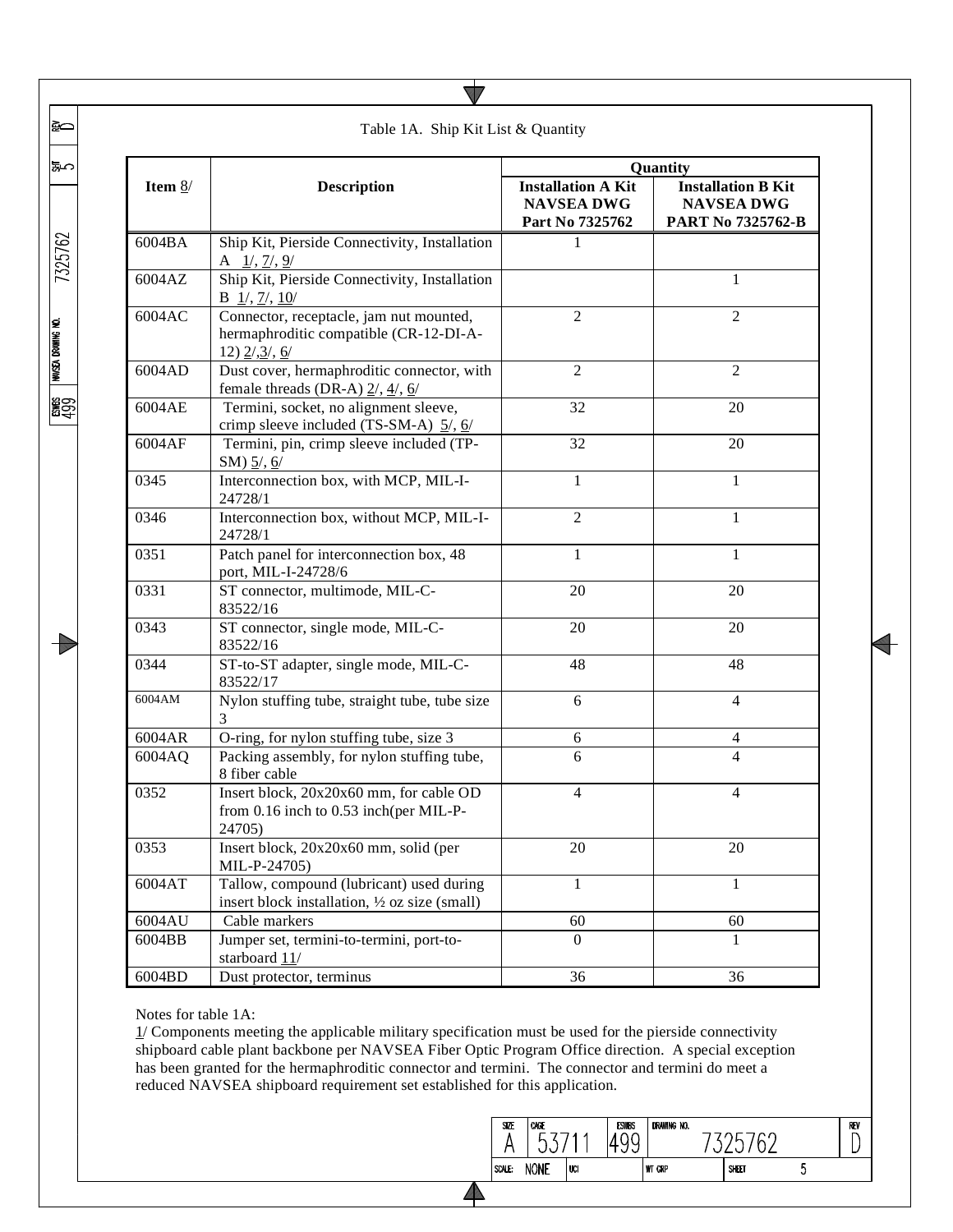2/ Component shall meet Commercial Item Description (CID) A-A-XX159 Fiber Optic Connectors, Hermaphroditic, Multiple Removable Termini, Draft dated 31 July 1999 or latest version.

3/ Gasket/o-ring shall be provided with connector receptacle, if not an itegral part of receptacle.

4/ Mounting hardware shall be provided with each dust cover.

5/ Component shall meet Commercial Item Description (CID) A-A-XX160 Removable Termini For Multiple Termini Fiber Optic Connectors, Draft dated 31 July 1999 or latest version.

6/ Approval process for this item to be in accordance with NSWCCD-SSES ltr 9504 Ser 9542/27 of 13 Mar 98 or latest revision. Vendor quality system to be equivalent to that specified in enclosure (2). NSWCCD-SSES audit may be substituted for DSCC audit if deemed appropriate.

7/ The ship kit does not include fiber optic cable which must be obtained separately.

8/ When an item ordered separately rather than part of the ship kit, the quantity offered may be different than that listed in the table.

9/ Item number 6004BA is comprised of the remainder of the items in column 3, table 1A.

10/ Item number 6004AZ is comprised of the remainder of the items in column 4, table 1A.

11/ Termini-to-termini jumper configuration and permanent markings on the cable markers shall conform to table 5.

| <b>Item</b> | <b>Description</b>                                            | <b>Ouantity</b> |
|-------------|---------------------------------------------------------------|-----------------|
| 0327        | MIL-C-85045/17 shipboard, 8 fiber cable, MM<br>thermoset      | Per foot 1/     |
| 0329        | MIL-C-85045/18 shipboard, 4 fiber cable, MM<br>thermoset 2/   | Per foot 1/     |
| 6004AA      | MIL-C-85045/17 shipboard, 8 fiber cable, SM<br>thermoset      | Per foot 1/     |
| 6004AB      | MIL-C-85045/18 shipboard, 4 fiber cable, SM<br>thermoset $2/$ | Per foot 1/     |

Table 1B. MIL-C-85045 Shipboard Cable

Notes for table 1B:

।≩⇔

ಹಲ

7325762

NAVSEA DRAWING NO.

**REA** 

T

1/ Cable length is to be determined and order per requirements for each install.

2/ The 4 fiber cable is not installed as a component of the pierside trunk cable in the fiber optic cable plant. The 4 fiber cable is listed in this table for reference in other application.

| SIZE   | CAGE<br>∽   |     | <b>ESWBS</b> | DRAWING NO.   |       |  | REV |
|--------|-------------|-----|--------------|---------------|-------|--|-----|
| SCALE: | <b>NONE</b> | UCI |              | <b>WT GRP</b> | SHEET |  |     |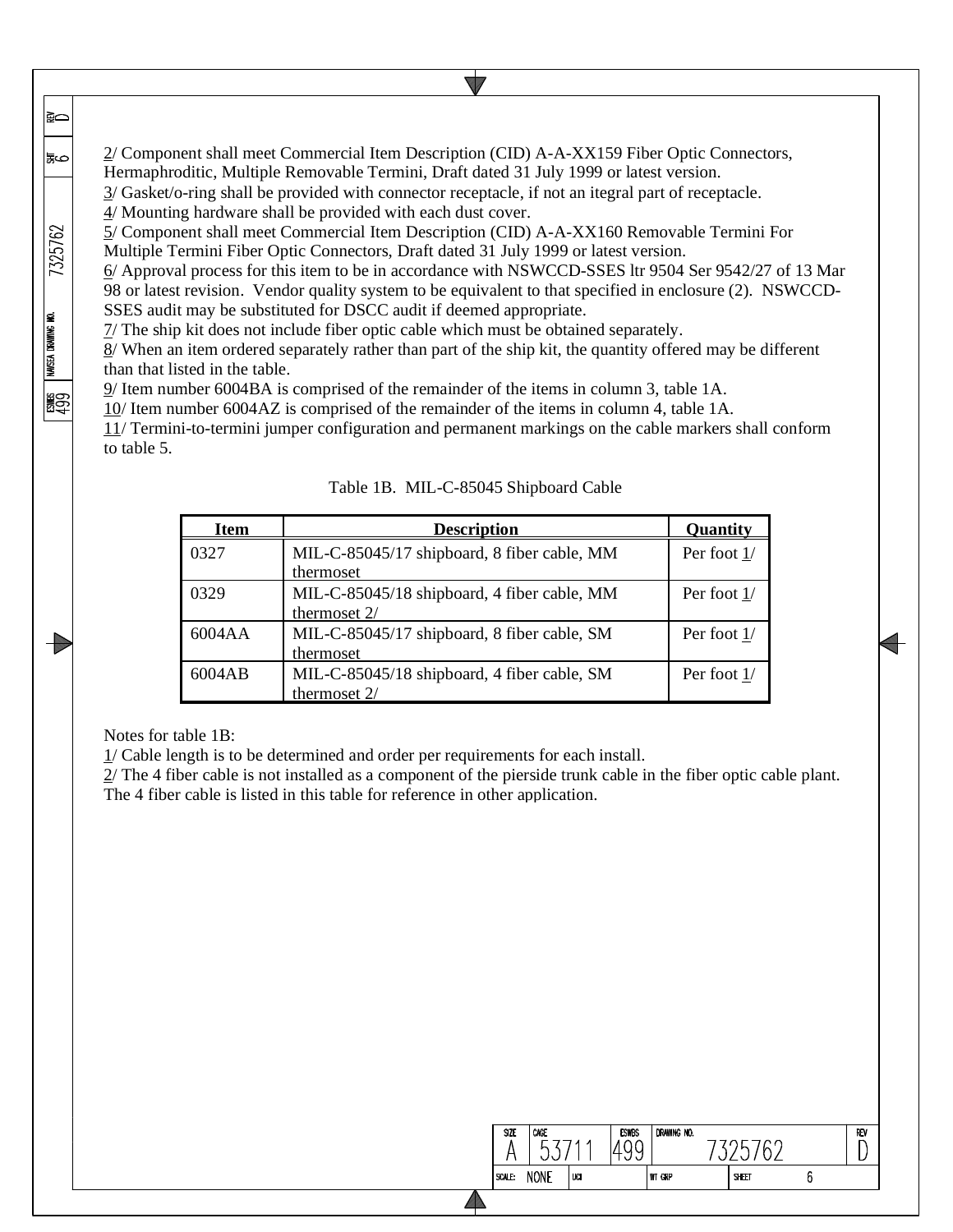| ⊋⇔                        |             | Table 2. Ship Kit & MIL-C-85045 Shipboard Cable Recommended Sources Of Supply |                    |                       |                                   |
|---------------------------|-------------|-------------------------------------------------------------------------------|--------------------|-----------------------|-----------------------------------|
| ≌∽                        | <b>Item</b> | <b>Vendor Name</b>                                                            | <b>Part Number</b> | <b>Vendor Address</b> | <b>Vendor</b><br><b>Phone/FAX</b> |
|                           | 6004AC      | Packard Hughes                                                                | 1123770H           | 17150 Von Karman Ave. | $(949)$ 660-5704                  |
|                           |             | Interconnect                                                                  |                    | Irvine, CA 19685      | $(949) 660 - 6981$                |
| 7325762                   | 6004AD      | <b>Packard Hughes</b>                                                         | 1143808-4H         | 17150 Von Karman Ave. | $(949)$ 660-5704                  |
|                           |             | Interconnect                                                                  |                    | Irvine, CA 19685      | $(949)$ 660-6981                  |
|                           | 6004AE      | <b>Packard Hughes</b>                                                         | 1020079H           | 17150 Von Karman Ave. | $(949)$ 660-5704                  |
|                           |             | Interconnect                                                                  |                    | Irvine, CA 19685      | $(949)$ 660-6981                  |
|                           | 6004AF      | Packard Hughes                                                                | 1020078H           | 17150 Von Karman Ave. | $(949)$ 660-5704                  |
|                           |             | Interconnect                                                                  |                    | Irvine, CA 19685      | $(949)$ 660-6981                  |
|                           | 0345        | 1/                                                                            | M24728/1-005       |                       |                                   |
| <b>NAVSEA DRAWING NO.</b> | 0346        | 1/                                                                            | M24728/1-006       |                       |                                   |
|                           | 0351        | 1/                                                                            | M24728/6-001       |                       |                                   |
| 腎                         | 0331        | 1/                                                                            | M83522/16-DNX      |                       |                                   |
|                           | 0343        | $\overline{1/}$                                                               | M83522/16-DNY      |                       |                                   |
|                           | 0344        | 1/                                                                            | M83522/17-NY       |                       |                                   |
|                           | 6004AM      | 1/                                                                            | M19622/1-003       |                       |                                   |
|                           | 6004AR      | $\overline{1/}$                                                               | MS28775-216        |                       |                                   |
|                           | 6004AQ      | $\overline{1/}$                                                               | M19622/18-0018     |                       |                                   |
|                           | 0352        | ROX Corp.                                                                     | <b>RM-20</b>       | P.O. Box 35493        | $(918)$ 252-0481                  |
|                           |             |                                                                               |                    | Tulsa, OK 74153-0493  | (918) 252-2544                    |
|                           | 0353        | ROX Corp.                                                                     | RM-20/0            | P.O. Box 35493        | $(918)$ 252-0481                  |
|                           |             |                                                                               |                    | Tulsa, OK 74153-0493  | $(918)$ 252-2544                  |
|                           | 6004AT      | ROX Corp.                                                                     | Lubricant, small   | P.O. Box 35493        | $(918)$ 252-0481                  |
|                           |             |                                                                               |                    | Tulsa, OK 74153-0493  | $(918)$ 252-2544                  |
|                           | 6000AU      | Note: Item does not                                                           |                    |                       |                                   |
|                           |             | require source approval 2/                                                    |                    |                       |                                   |
|                           | 0327        | 1/                                                                            | M85045/17-01P      |                       |                                   |
|                           | 0329        | $\overline{1/}$                                                               | M85045/18-01P      |                       |                                   |
|                           | 6004AA      | $\overline{1/}$                                                               | M85045/17-02P      |                       |                                   |
|                           | 6004AB      | 1/                                                                            | M85045/18-02P      |                       |                                   |
|                           | 6004BB      | <b>Packard Hughes</b>                                                         | 1123855H           | 17150 Von Karman Ave. | $(949)$ 660-5704                  |
|                           |             | Interconnect                                                                  |                    | Irvine, CA 19685      | $(949)$ 660-6981                  |
|                           | 6004BD      | Packard-Hughes                                                                | 1123857H           | 17150 Von Karman Ave. | $(949)$ 660-5704                  |
|                           |             | Interconnect                                                                  |                    | Irvine, CA 19685      | $(949) 660 - 6981$                |
|                           | 6004BE      | Packard-Hughes                                                                | 1127696-6S         | 17150 Von Karman Ave. | $(949)$ 660-5704                  |
|                           |             | Interconnect                                                                  |                    | Irvine, CA 19685      | $(949)$ 660-6981                  |

Notes for table 2:

1/ Use qualified vendors per applicable military specification. Sources of supply for these items are on the applicable Qualified Products List (QPL) and listed in the Navy Recommended Fiber Optic Components Parts List, NSWCCD-SSES ltr 9504 Ser 9542/28 of 1 Apr 98 or latest revision.

2/ Installation personnel prefer Raychem TMS-SCE-1/2-2.0-9 since this cable marker will shrink down at a lower temperature then some other brands used.

◢

| SZE    | CAGE<br>r   |     | <b>ESWBS</b> | DRAWING NO.   |       | REV |
|--------|-------------|-----|--------------|---------------|-------|-----|
| SCALE: | <b>NONE</b> | UCI |              | <b>WT GRP</b> | SHEET |     |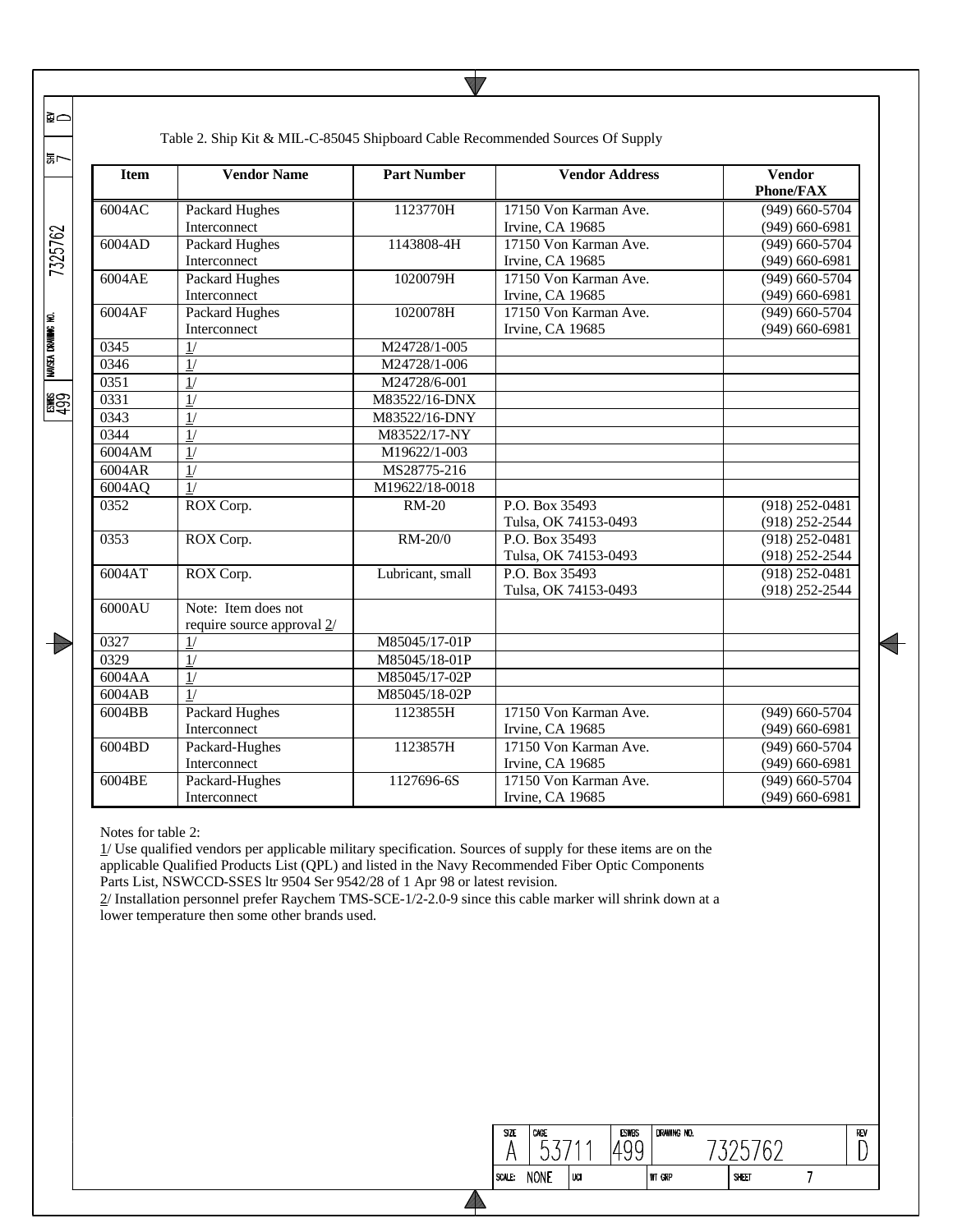| <b>Item</b> | <b>Description</b>                                                                                      | <b>National Stock Number</b> |
|-------------|---------------------------------------------------------------------------------------------------------|------------------------------|
| 0351        | Patch panel for interconnection box,<br>48 port, MIL-I-24728/6                                          | 6099-01-417-8374             |
| 0344        | ST-to-ST adapter, single mode,<br>MIL-C-83522/17                                                        | 6060-01-423-1029             |
| 6004AM      | Nylon stuffing tube, straight tube,<br>tube size 2                                                      | 5975-00-296-4093             |
| 6004AR      | O-ring, for nylon stuffing tube, size<br>$\mathcal{D}_{\mathcal{L}}$                                    | 5330-00-579-3163             |
| 6004AQ      | Packing assembly, for nylon stuffing<br>tube, 8 fiber cable                                             | 5330-00-202-2588             |
| 0352        | Insert block, $20x20x60$ mm, for<br>cable OD from 0.16 inch to 0.53<br>inch(per MIL-P-24705)            | 5975-01-386-6541             |
| 0353        | Insert block, 20x20x60 mm, solid<br>$(\text{per MIL-P-24705})$                                          | 5975-01-386-6541             |
| 6004AT      | Tallow, compound (lubricant) used<br>during insert block installation, $\frac{1}{2}$ oz<br>size (small) | 5975-01-386-6508             |

Table 3. National Stock Numbers For Selected Items

 $\blacktriangledown$ 

## Table 4. Spare Part Provisioning Kit

| <b>Item</b> | <b>Description</b>                                 | Quantity                    |
|-------------|----------------------------------------------------|-----------------------------|
| 6004BC      | Ship kit spare part provisioning per               |                             |
|             | site 1/                                            |                             |
| 6004AC      | Connector, receptacle, jam nut mounted,            | $\overline{c}$              |
|             | hermaphroditic compatible (CR-12-DI-A-12)          |                             |
| 6004AD      | Dust cover, hermaphroditic connector, with female  |                             |
|             | threads (DR-A)                                     |                             |
| 6004AE      | Termini, socket, no alignment sleeve, crimp sleeve | 32                          |
|             | included (TS-SM-A)                                 |                             |
| 6004AF      | Termini, pin, crimp sleeve included (TP-SM)        | 32                          |
| 0346        | Interconnection box, without MCP, MIL-I-24728/1    | $\mathcal{D}_{\mathcal{L}}$ |
| 0331        | ST connector, multimode, MIL-C-83522/16            | 40                          |
| 0343        | ST connector, single mode, MIL-C-83522/16          | 40                          |
| 0344        | ST-to-ST adapter, single mode, MIL-C-83522/17      | 48                          |
| 6004BB      | Termini-to-termini jumper set, port to starboard   |                             |

 $\Delta$ 

Note for table 4:

∣≩⇔

|≌∞

7325762

eswes | navsea drawing no.<br>499

 $\Rightarrow$ 

1/ Item 6004BC is comprised of the other items listed in table 4.

| <b>SIZE</b> | CAGE<br>∽   |     | <b>ESWBS</b> | DRAWING NO.   |       |  |
|-------------|-------------|-----|--------------|---------------|-------|--|
| SCALE:      | <b>NONE</b> | UCI |              | <b>WT GRP</b> | SHEET |  |
|             |             |     |              |               |       |  |

 $\overline{\phantom{0}}$ 

 $\begin{array}{c}\n\hline\n\text{REV}\n\\
\hline\n\end{array}$